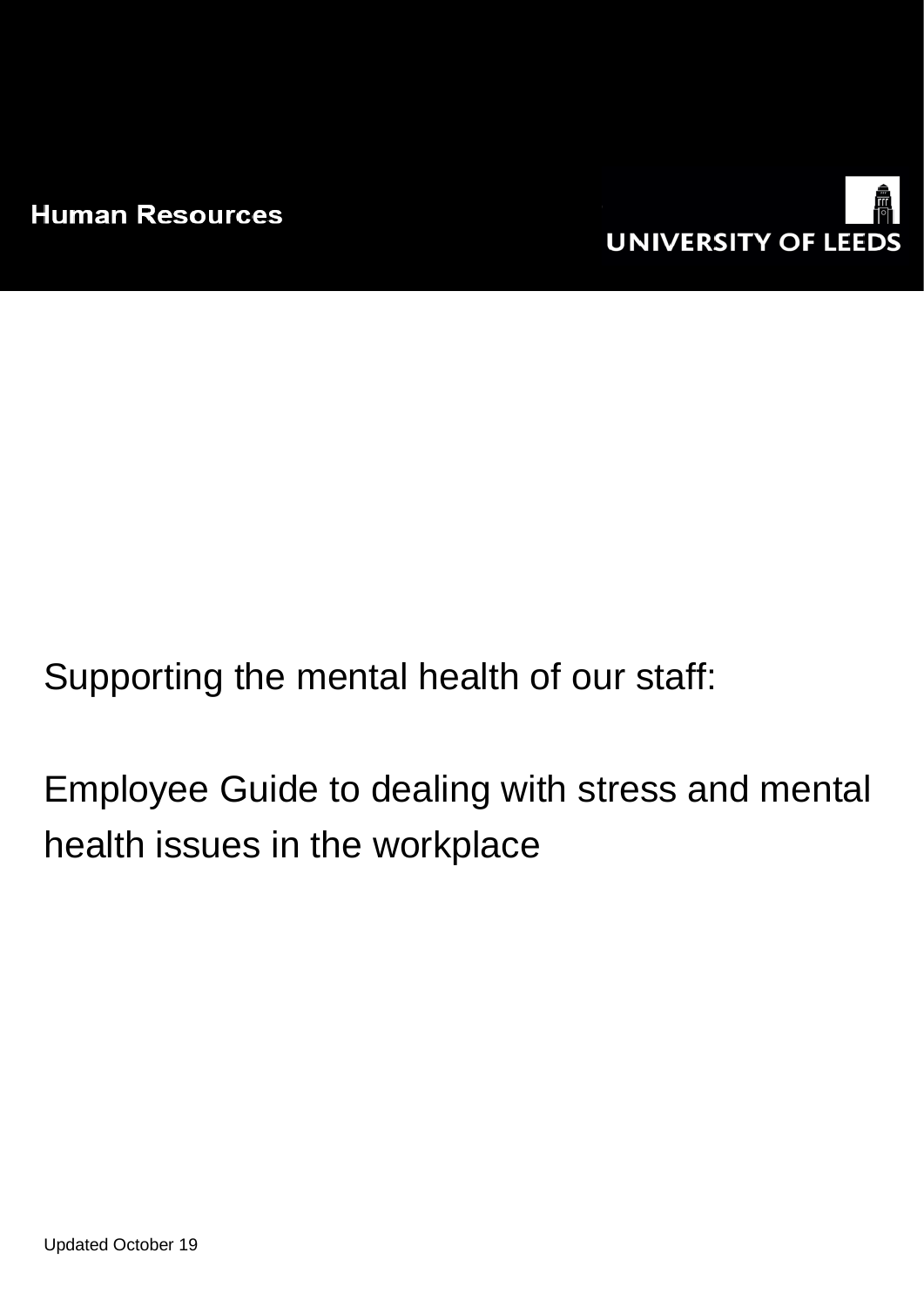| <b>Contents</b> |                                                                          | Page |  |
|-----------------|--------------------------------------------------------------------------|------|--|
| 1.0             | <b>Introduction</b>                                                      | 1    |  |
| 2.0             | <b>Scope</b>                                                             | 1    |  |
| 3.0             | <b>Recognising the signs</b>                                             |      |  |
| 4.0             | What if I am experiencing difficulties at work due to mental ill health? |      |  |
| 5.0             | Helping you to manage the impact of mental ill health in the workplace   |      |  |
| 6.0             | <b>Confidentiality</b>                                                   |      |  |
| 7.0             | What impact might mental ill health have on you when you are at work?    |      |  |
| 8.0             | <b>Work related stress</b>                                               |      |  |
| 9.0             | Help and support to manage a long-term mental health condition           |      |  |
| 10.0            | <b>Reasonable adjustments</b>                                            |      |  |
| 11.0            | What should I do if a colleague confides in me?                          |      |  |
| 12.0            | <b>Other considerations:</b>                                             |      |  |
| 12.1            | What if the difficulties are related to your manager?                    |      |  |
| 12.2            | Other health-threatening behaviours e.g. Alcohol / Substance Abuse       |      |  |
| 12.3            | Seeking support outside of working hours                                 |      |  |
| 12.4            | Seeking support and staying safe in a crisis situation                   |      |  |
| 13.0            | University-related documents / policies                                  |      |  |
| 14.0            | Sources of University advice, information and support                    |      |  |
| 15.0            | <b>External sources of information and support</b>                       |      |  |
| 16.0            | <b>Appendices</b>                                                        |      |  |
|                 | Glossary<br><b>Appendix 1</b>                                            | 9    |  |
|                 | <b>Appendix 2</b><br>Signs and symptoms of stress and mental ill health  | 10   |  |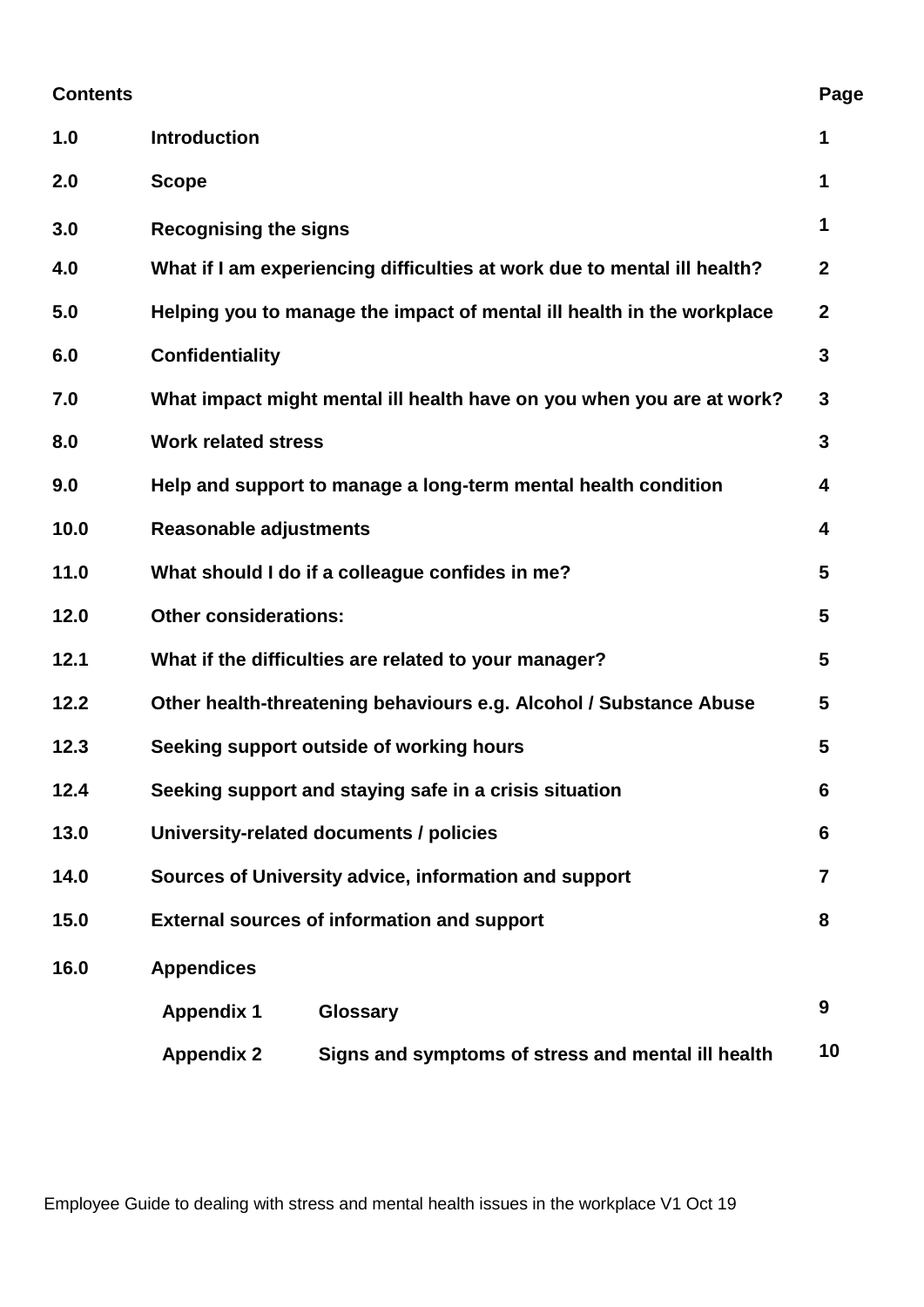### **1.0 Introduction**

We recognise that our employees are our most valuable asset and are committed to providing an environment that supports their mental health and wellbeing. We aim to achieve this by promoting a culture where everyone feels able to have a conversation about their mental health and wellbeing in confidence without being judged, in the knowledge that they will be provided appropriate support.

The World Health Organisation defines good mental health as: "A state of wellbeing in which the individual realises his or her own abilities, can cope with the normal stresses of life, can work productively and fruitfully and is able to make a contribution to his or her own community" Mental health and wellbeing, like physical health and wellbeing, can fluctuate on a spectrum from good to poor. Everyone is on that spectrum irrespective of age, personality or background and from time to time life events may impact to an extent where your mental health and wellbeing is affected. This can occur as a result of experiences in our personal and working lives or they can just happen. Although the incidence of mental health problems is very common, there is still a stigma associated with them and this makes it difficult for some people to talk about it. Whilst you may find it easy to talk to colleagues or your manager about a physical injury you may be less likely to talk about changes to your mental health, and prefer instead to remain silent for fear of being treated differently or judged.

It is important though to let your manager or Human Resources know if you feel that your mental health and wellbeing is affecting your ability to perform effectively at work, more so if there are factors at work that may be contributing to or exacerbating the situation.

The aim of this document is to provide guidance to employees who are dealing with a mental health condition whether that be a short-term or long-term condition. This includes issues relating to stress whether that is work-related or not.

#### **2.0 Scope**

This guide applies to all University employees who are experiencing difficulties that are impacting on their mental health and wellbeing, or who are required to support and respond when a colleague discloses such difficulties.

## **3.0 Recognising the signs**

If you have a long-term health condition you may recognise quite quickly when your behaviour or performance is changing and be able to implement steps to address matters. Where you have not experienced mental health issues previously, the impact may not be immediately apparent but may become more noticeable over time. Some of the signs and symptoms of mental ill health are detailed in Appendix 2.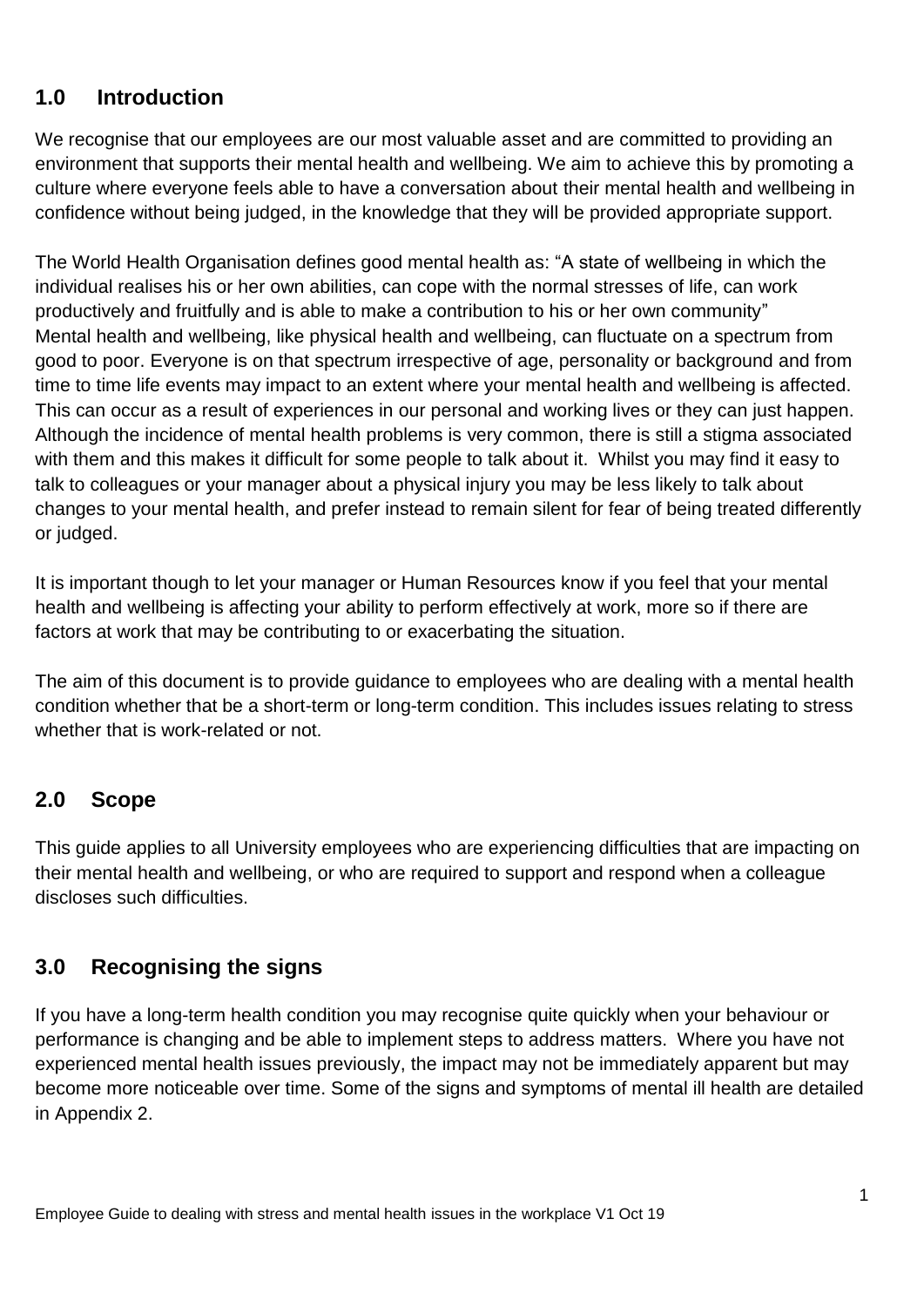If you notice your behaviour changing - for instance you may be more withdrawn, less engaged or irritable because of the personal issue you are dealing with - you may find it helpful to share some details with your manager and or colleagues.

The extent to which you wish to share information is very much a matter for you to decide, but where you do decide to share information, it may help them to understand how they may be able to support you.

### **4.0 What if I am experiencing difficulties at work due to mental ill health?**

We understand that individuals may be reluctant to talk about mental health and stress due to the historical stigma attached to it, but it is really important to speak out and let your manager or another trusted member of staff know how you are feeling. You may already be receiving informal personal support from family and friends, and in some cases professional support from either a GP or other medical professional. However, you also have a responsibility to alert your line manager if you have a condition affecting your mental health which may be impacted by your work. You are expected to take reasonable steps to manage your own health and wellbeing and to deal with stressors arising outside of the workplace. The University has a duty to prevent injury to health from work-related stress and is required to take steps to mitigate those risks.

### **5.0 Seeking help to manage the impact of mental ill health in the workplace**

How you are feeling may mean you are temporarily less able to perform your role in the way you can when you are well. It would be helpful to let your manager know that the issues you are dealing with are impacting on work. Your personal life is private and we will not expect you to disclose details concerning personal matters unless you feel you want or need to. Where the personal issues are affecting your health and impacting on your behaviour and or performance at work, it would be helpful to share sufficient information to at least enable your manger to help you.

If you are finding it harder to cope at work, particularly if you believe that some aspects of work or the working environment may be impacting on your mental wellbeing or exacerbating an existing mental health condition, you should raise this with your manager as soon as possible. This will allow them to discuss with you any support which may improve the situation, this may include professional support or some simple adjustments to your working arrangements.

If you do not feel comfortable discussing the issue with your manager because it is particularly sensitive you can talk to a member of the Human Resources team. If you are a member of a union you may prefer to discuss with your local representative. Support is also available from the Staff Counselling and Psychological Support service. Where you are not comfortable sharing details of the issue it is advisable to at least let your manager know you are having some difficulties.

Whilst your manager cannot necessarily resolve personal or health issues that you are experiencing, if they know you are having difficulties they can help you access support and may be able to make adjustments to your role or working arrangements to help you manage the situation. They may seek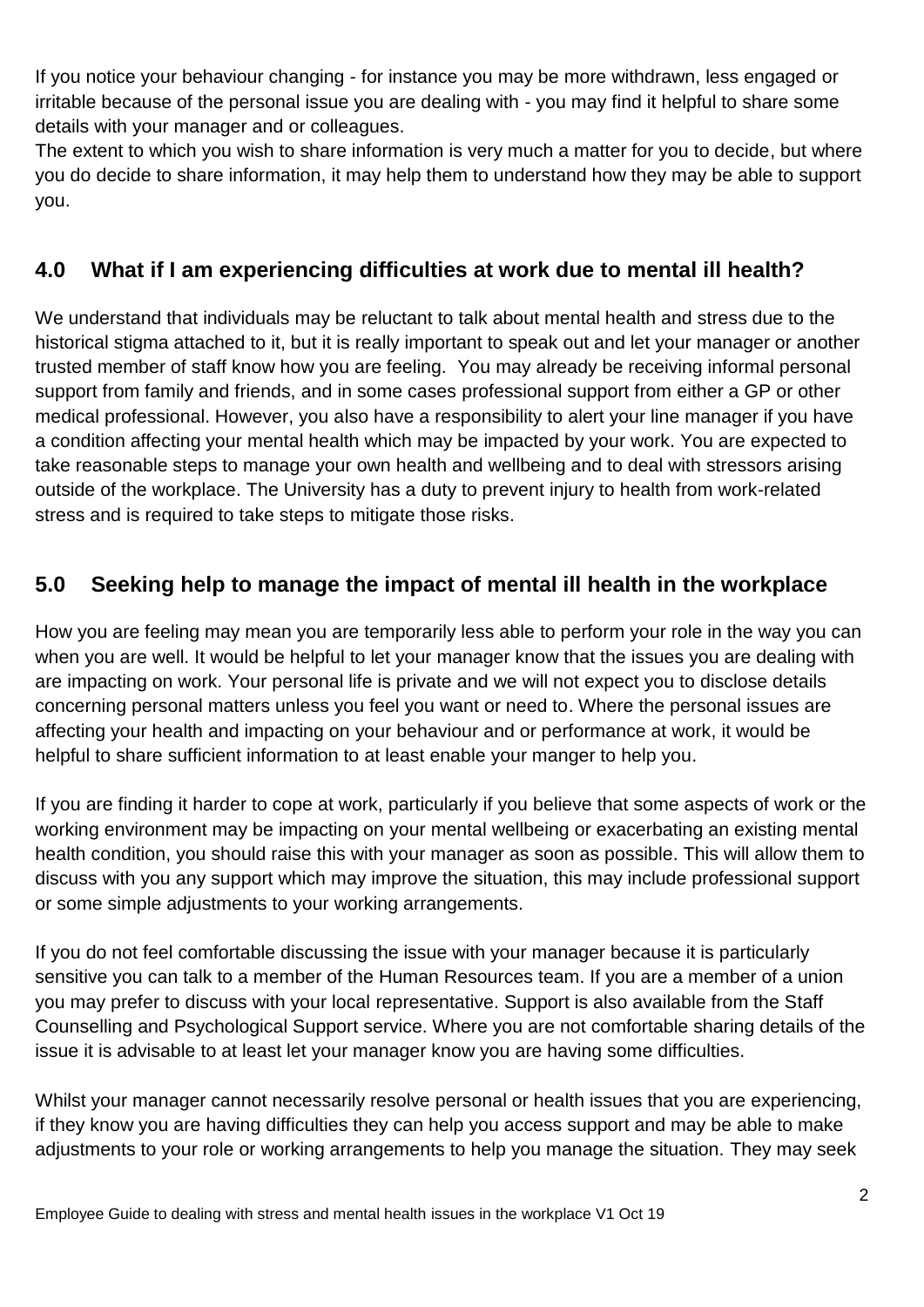advice from HR in the first instance but it may also be necessary to seek support from Occupational Health and / or Health and Safety colleagues.

### **6.0 Confidentiality**

Where you choose to disclose information to your manager or colleague they will endeavour to maintain confidentially as far as possible. They will not be able to provide a blanket guarantee that the information will not be shared at all, as it may be necessary to do so in the interests of supporting you. For example where advice from Occupational Health and or HR is required. There may also be circumstances where escalation to a senior manager is required for example where significant role changes may be required, where there is a concern that you may harm yourself or others or where you have disclosed a crime. You will be made aware if there is a need to share the information.

### **7.0 How might mental ill health impact on you in the workplace?**

Mental health ill health affects people in different ways and will impact differently depending on individual circumstances. It may for instance mean that you:

- Need to take time off to attend medical appointments or to seek support.
- Behave differently around your colleagues at work.
- May not perform as well as you would normally, you may make mistakes or not be as productive as usual.
- May feel more stressed by your work or work relationships and this may impact on your mental health and wellbeing.
- Be absent from work for a period of time as a result of mental ill health.

If you are absent as a result of mental ill health or require time off to attend medical appointments you should refer to the HR website for relevant [HR policies.](http://leeds.ac.uk/policies)

#### **8.0 Work-Related Stress**

The University has a duty to prevent injury to health from work-related stress. Where you believe that work-related issues are impacting negatively on your mental health and wellbeing you should raise this with your manager as soon as possible so that they can explore the cause and assess what action to take. Work-related stress can trigger an episode of mental ill health in an employee who has previously successfully managed an underlying condition without that condition affecting their work. It may be appropriate depending on the circumstances for your manager to arrange for a stress risk assessment. Please refer to the [Managing Work Related Stress Policy.](http://hr.leeds.ac.uk/info/34/support_and_wellbeing/39/managing_stress_at_work)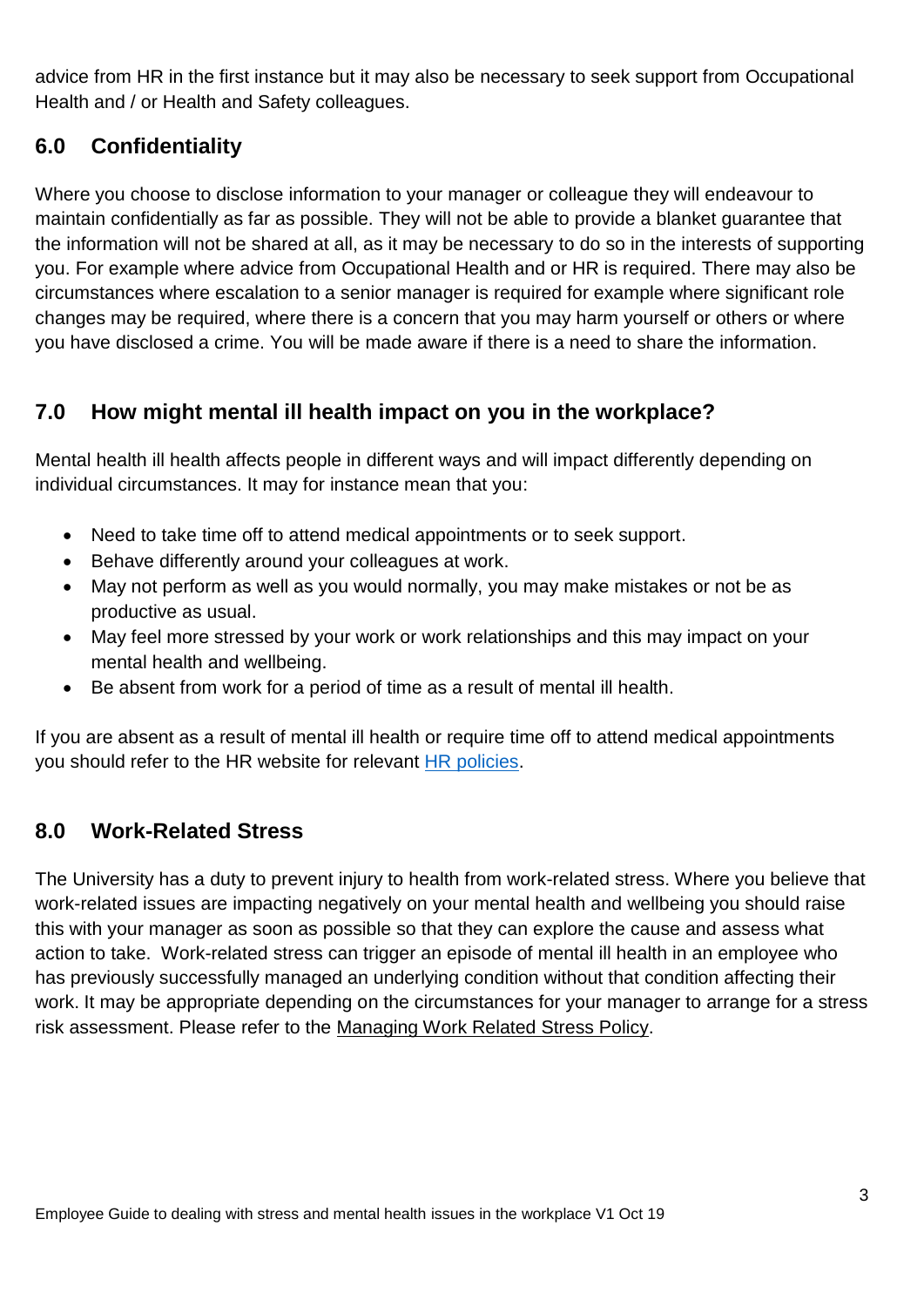### **9.0 Help and support to manage a long-term mental health condition**

Where your mental ill health condition has or may have a long-term adverse effect on your ability to carry out normal day do day activities, the provisions of the Equality Act 2010 are likely to be met. This means that your manager will need to consider whether any reasonable adjustments are required to help you manage your condition in the work place. The type of adjustments will vary depending on the health issue, your role and individual circumstances.

#### **10.0 Reasonable Adjustments**

Reasonable adjustments are often simple and practical steps that are quick and easy to implement. They may be required on a short or long-term basis and may include for example:

- Flexibility around working hours, different start/finish time.
- Adjustments to the work environment.
- Allowing you to work from home for a specific period.
- Provide specialist equipment e.g. Light box.
- Agree phased return following a long-term absence.
- Relax notice required to attend medical appointments.

In some circumstances it may be necessary to consider changes to your role for example where certain aspects have been identified as triggering or potentially exacerbating your condition. For example your manager may consider whether it is necessary to:

- Reallocate certain tasks.
- Make some changes to the job description.
- Review previously agreed objectives.
- There may be occasions where specific support is necessary for a specific period of time. For example following a return from absence you may it find it beneficial to have:
- More regular supervision/additional management support.
- Additional training, coaching.
- More direction in relation to prioritising and managing workload.
- More feedback than has previously been provided.
- Support from a buddy or mentor.
- Mediation.
- Professional support e.g. support from Staff Counselling service.

The combination of support required will vary depending on individual circumstances. Your manager is not a medical expert and may need to seek professional advice from Occupational Health, particularly where the mental health issues are complex. Human Resources may also be involved in providing advice and guidance in respect of reasonable adjustments particularly where it may impact on your job description.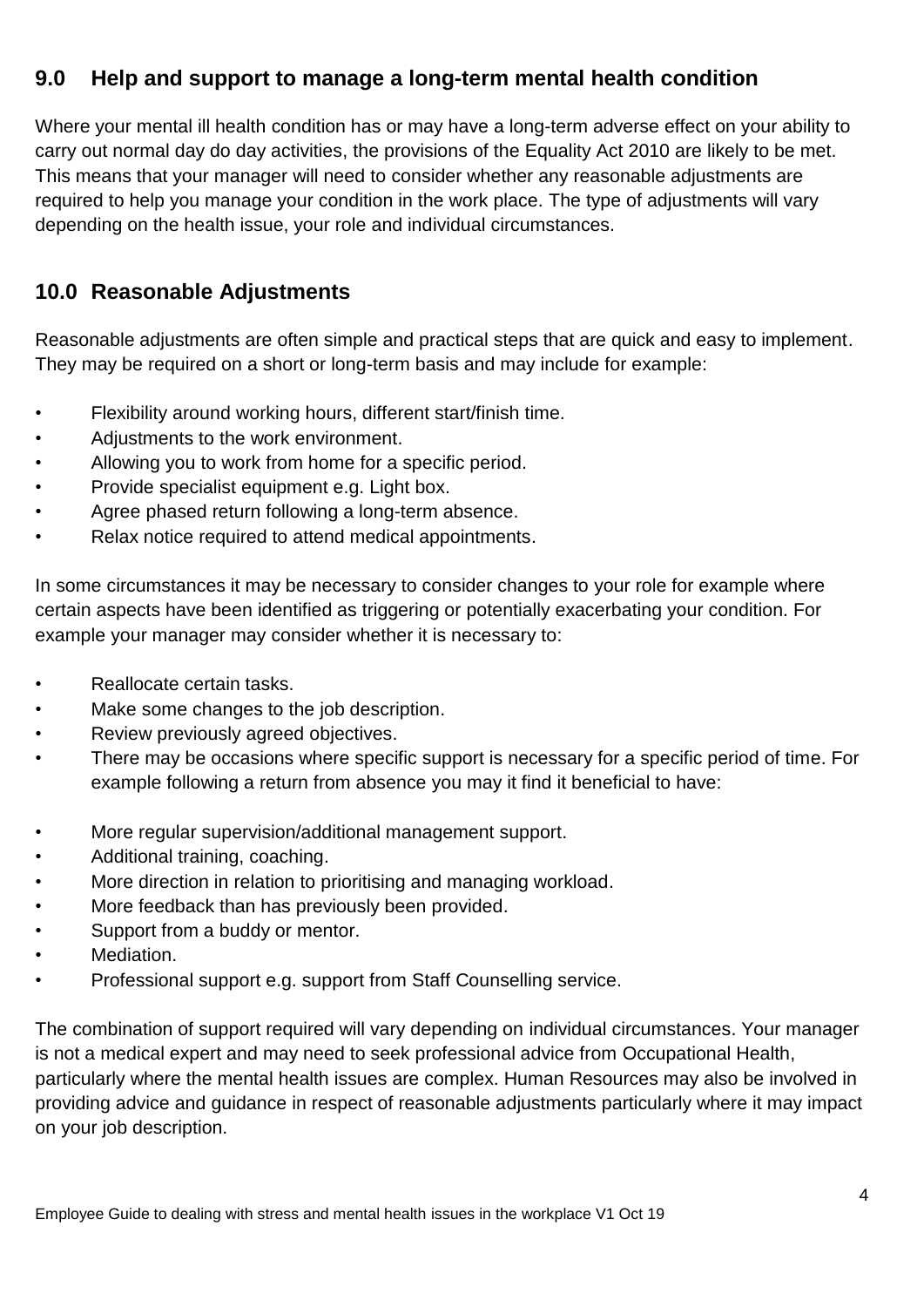## **11.0 What should I do if a colleague confides in me?**

The first thing to remember is you may not be able to give a guarantee that you can keep the matter entirely confidential, as you may need to seek advice and guidance from Human Resources, Occupational Health or escalate to a senior manager to ensure that the individual receives appropriate support. It is important that you do not make promises you cannot keep and that you clarify the boundaries of confidentiality as soon as possible.

You should aim to protect confidentiality as far as possible in terms of minimising any disclosure to the absolute minimum and agreeing what information, if any, can be shared with team members. Once you have responded to the immediate disclosure and taken steps to refer on and ensure that the individual is properly supported, you need to also consider the impact that dealing with what may have been a very emotional situation has had on you. Some situations may evoke strong feelings and prove quite upsetting. If this is the case you should in the first instance talk to your manager and let them know if you require any support. You may also wish to contact the Staff Counselling and Psychological Support service as they are available to help staff deal with any psychological and interpersonal challenges associated with their role.

#### **12.0 Other considerations**

### **12.1 What if the difficulties are related to your manager?**

We understand that in some cases the relationship you have with your manager may be part of the issue. Where this is the case you can contact your local HR team to discuss your concerns and explore how best to resolve the situation.

## **12.2 Other health-threatening behaviours including Alcohol / Substance Abuse**

Where the mental health condition has led to increased use of alcohol and / or other substances you may be signposted to other professional services.

## **12.3 Seeking support outside of normal working hours**

If you have any concerns about your mental health outside of normal working hours then it may be helpful for you to talk to someone, a partner/relative or friend. You could also contact one of the external support agencies that are available in your area (see section 12.4).

At the next opportunity during working hours, do contact your line manager, a trusted colleague or Human Resources. They can signpost you to the available support services at the University.

There are occasions where contact with the workplace maybe necessary out-of-hours due to you working away from the campus or outside of the UK. In these circumstances it is important that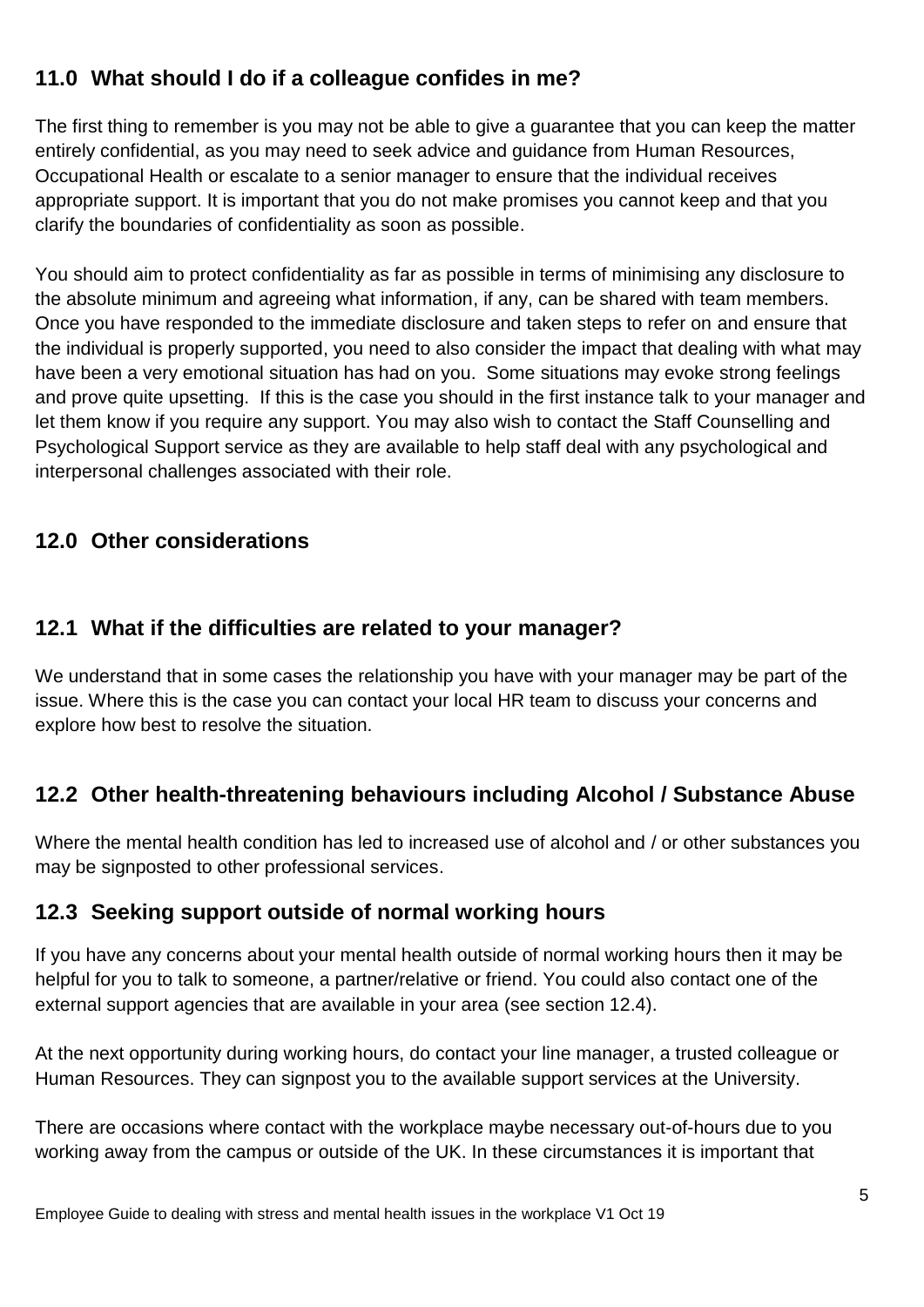arrangements are put in place with your line manager as part of the planning process for such activities.

## **12.4 Seeking support and staying safe in a crisis situation**

If you are having unsafe thoughts and there is a risk that you will harm yourself you should seek urgent assistance. If this happens when you are at work you should alert your manager. If outside of work or working hours you should seek support from an appropriate external agency for example:

- The Samaritans on Freephone 116 123 service available 24 hours a day.
- Your GP for an emergency appointment or the out of hours team.
- NHS on 111 (England) or NHS Direct 0845 46 47 (Wales).
- Your local crisis team.
- A partner / relative or trusted friend who can provide support.

#### **13.0 University Related Policies and Procedures**

- [Health and Safety Policy](http://wsh.leeds.ac.uk/info/137/health_and_safety_policy/125/health_and_safety_policy)
- [Managing Work Related Stress Policy](http://hr.leeds.ac.uk/info/34/support_and_wellbeing/39/managing_stress_at_work)
- [Policy on alcohol and substance abuse](http://hr.leeds.ac.uk/info/34/support_and_wellbeing/166/alcohol_and_substance_abuse)
- [Policy on support staff sickness absence](http://hr.leeds.ac.uk/info/38/sickness_absence/41/support_staff_sickness_absence)
- [Policy on sickness absence Academic and Academic related staff.](http://hr.leeds.ac.uk/info/38/sickness_absence/170/academic_academic_related_professional_and_managerial_staff_sickness_absence)
- [Policy on Dignity and Mutual Respect.](http://hr.leeds.ac.uk/info/34/support_and_wellbeing/24/dignity_and_mutual_respectalcohol_and_substance_abuse)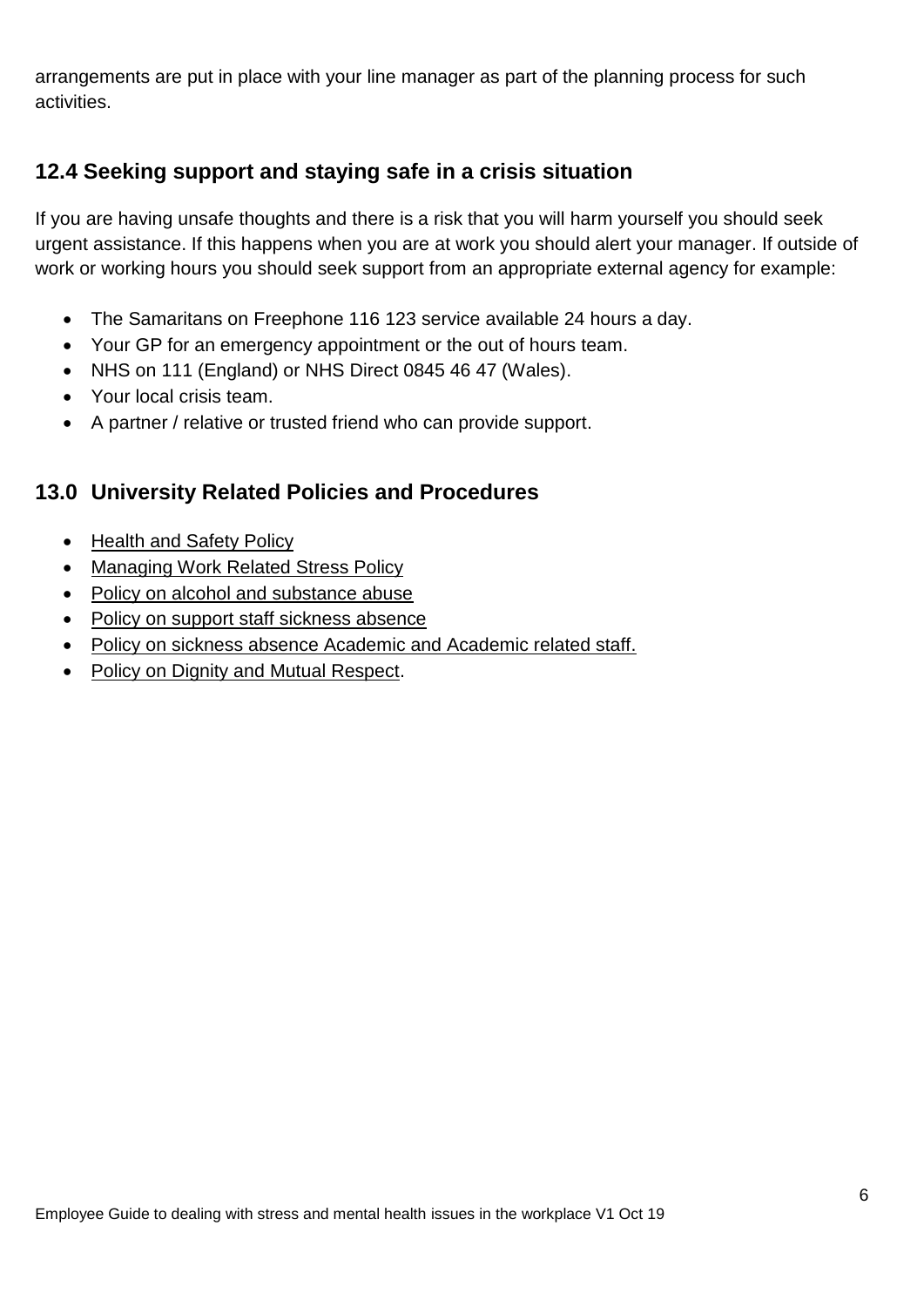# **14.0 Sources of University Advice information and Support**

| <b>Name</b>                                                                         | <b>Email</b>                                                                               | <b>Telephone</b>                                                                      | Link                                                       |
|-------------------------------------------------------------------------------------|--------------------------------------------------------------------------------------------|---------------------------------------------------------------------------------------|------------------------------------------------------------|
| <b>Human Resources</b>                                                              | hr@leeds.ac.uk                                                                             | 0113 343<br>4146                                                                      | <b>HR Contacts</b>                                         |
| <b>Staff Counselling &amp;</b><br>Psychological<br><b>Support Service</b>           | staffcounselling@leeds.ac.uk                                                               | 011334<br>33694                                                                       | Staff counselling<br>website.                              |
| <b>Occupational Health</b>                                                          | occupationalhealth@leeds.ac.uk                                                             | 0113 343<br>2997                                                                      | Occupational<br>Health website.                            |
| <b>Health Safety</b><br><b>Services</b>                                             | safety@leeds.ac.uk                                                                         | 011334<br>34201                                                                       | <b>Health and safety</b><br>website.                       |
| <b>Equality Policy Unit</b>                                                         | equality@leeds.ac.uk                                                                       |                                                                                       | <b>Equality website</b>                                    |
| Organisational<br><b>Development</b><br><b>Professional</b><br>Learning             | peopledev@leeds.ac.uk                                                                      | 0113<br>3434012                                                                       | <b>ODPL</b> website                                        |
| <b>Trade Unions</b><br><b>Leeds University</b><br><b>UCU</b><br><b>Unison Unite</b> | ucu@leeds.ac.uk<br>UNISON@Leeds.ac.uk<br>Twitter: @UoLUnison                               |                                                                                       | <b>Leeds University</b><br><b>UCU</b><br>Unison<br>Unite   |
| <b>Security</b>                                                                     | security@leeds.ac.uk                                                                       | 0113 343<br>5494/5 (non-<br>emergency<br>or (0113)<br>343 2222<br>(emergency<br>only) | <b>Security website</b>                                    |
| <b>Student Support</b><br><b>Services</b>                                           | General support for students -<br>(includes a range of support options)<br>scc@leeds.ac.uk | 0113 343<br>4107                                                                      | <b>Student Support</b><br><b>Services</b>                  |
| <b>Specialist Support</b><br>for Students                                           | Specialist support for students<br>scc@leeds.ac.uk                                         | 0113 343<br>4107                                                                      | <b>Specialist</b><br><b>Support for</b><br><b>Students</b> |
| <b>Leeds University</b><br><b>Union</b>                                             | Leeds University Union Help &<br>Support -<br>helpandsupport@luu.leeds.ac.uk               | 0113 3801<br>400                                                                      | <b>Leeds University</b><br><b>Union</b>                    |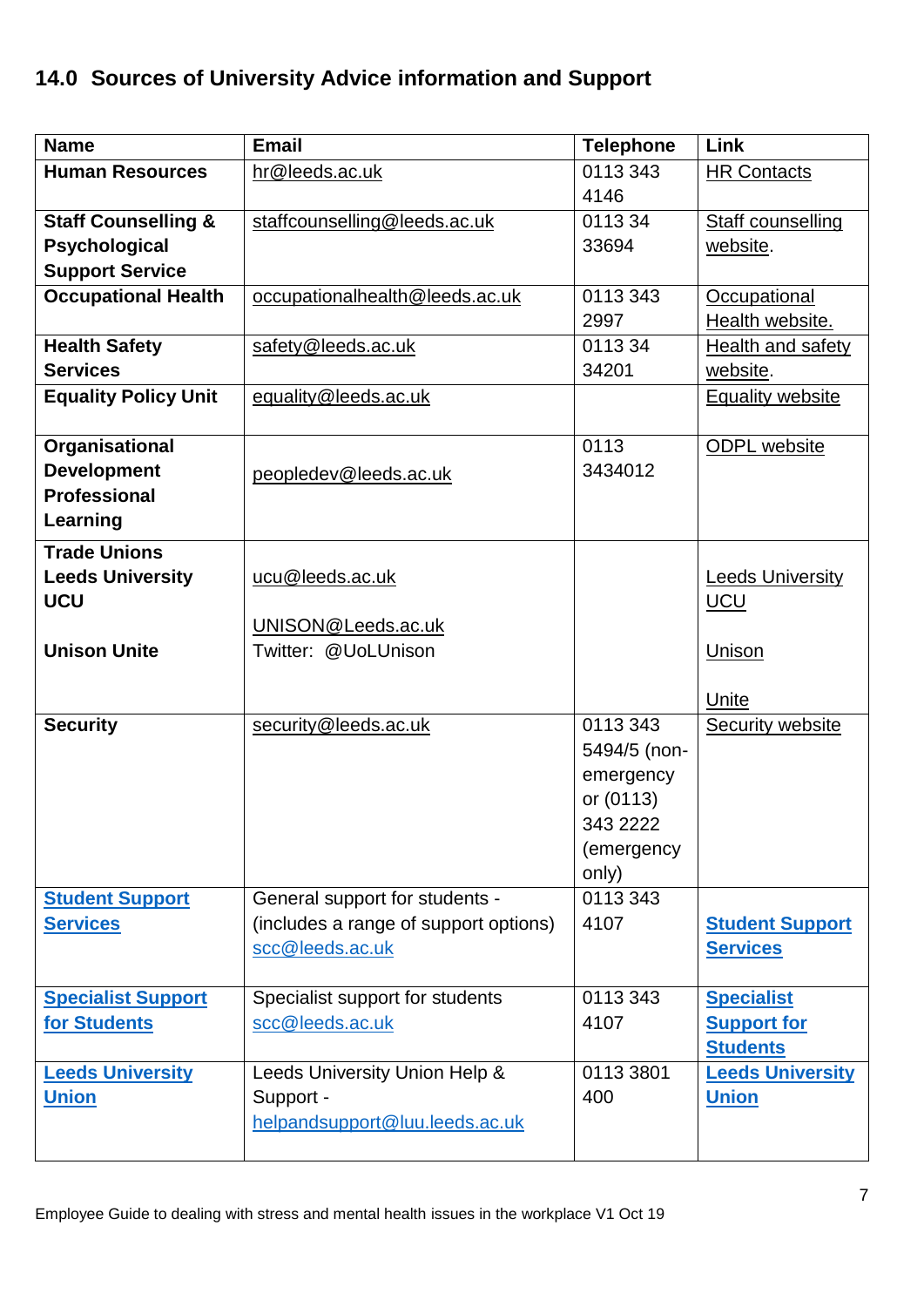## **15.0 External sources of information and support**

- [Mental Health Foundation](https://www.mentalhealth.org.uk/)
- [Mind](https://www.mind.org.uk/)
- [Rethink](https://www.rethink.org/)
- [Sane](http://www.sane.org.uk/)
- [Time to Change](https://www.time-to-change.org.uk/)
- [NHS Choices](http://www.nhs.uk/livewell/mentalhealth)
- [NHS Moodzone](https://www.nhs.uk/conditions/stress-anxiety-depression/)
- [Remploy](https://remploy.co.uk/)
- [Access to work](https://www.gov.uk/access-to-work)
- [The International Stress Management Association](https://isma.or.uk/)
- [Health and Safety Executive website](https://www.hse.gov.uk/)

#### **Document Control**

| Document Owner        | Director of Health and Safety Services |
|-----------------------|----------------------------------------|
| <b>Effective Date</b> | October 2019                           |
| Version               | Version                                |
| <b>Review Date</b>    | <b>March 2020</b>                      |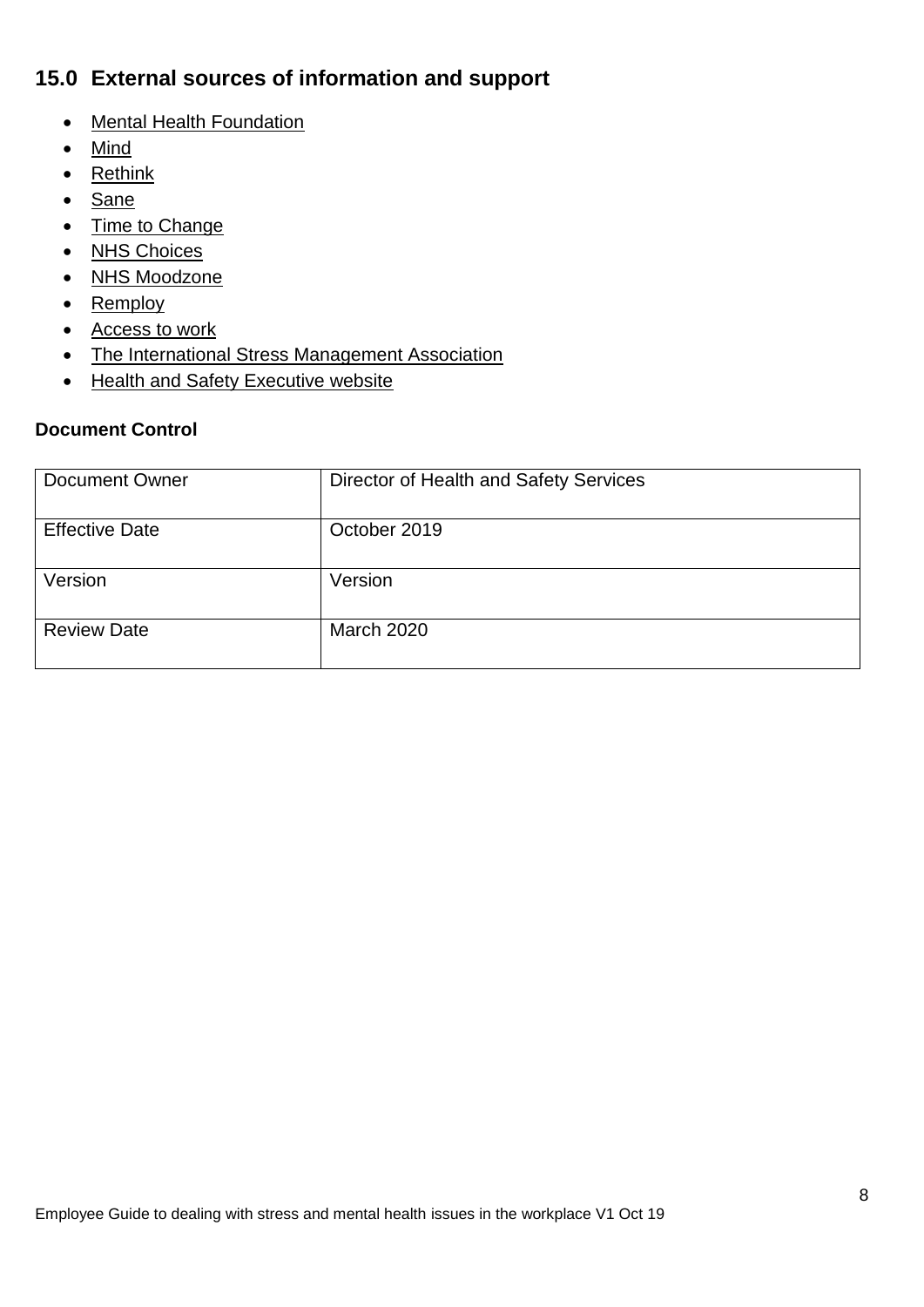#### **Glossary of definitions used within this policy - Appendix 1**

#### **Disability as defined in the Equality Act 2010**

A physical or mental impairment that has a substantial and long term adverse effect on a person's ability to carry out normal day to day activities (Equality Act 2010).

#### **Mental ill Health**

The term "mental ill health" covers a range of conditions from a mild one for example mild depression and anxiety to more serious and enduring conditions such as bi-polar disorder, psychosis and schizophrenia.

#### **Work Related Stress**

The Health and Safety Executive defines stress as "the adverse reaction people have to excessive pressure or other types of demands placed on them at work".

#### **Reasonable Adjustments**

Reasonable adjustments are changes to the work environment that allow people with disability to work safely and productively. Under the Equal Opportunity Act 2010, 'disability' includes: physical, psychological or neurological disease or disorder illness, whether temporary or permanent.